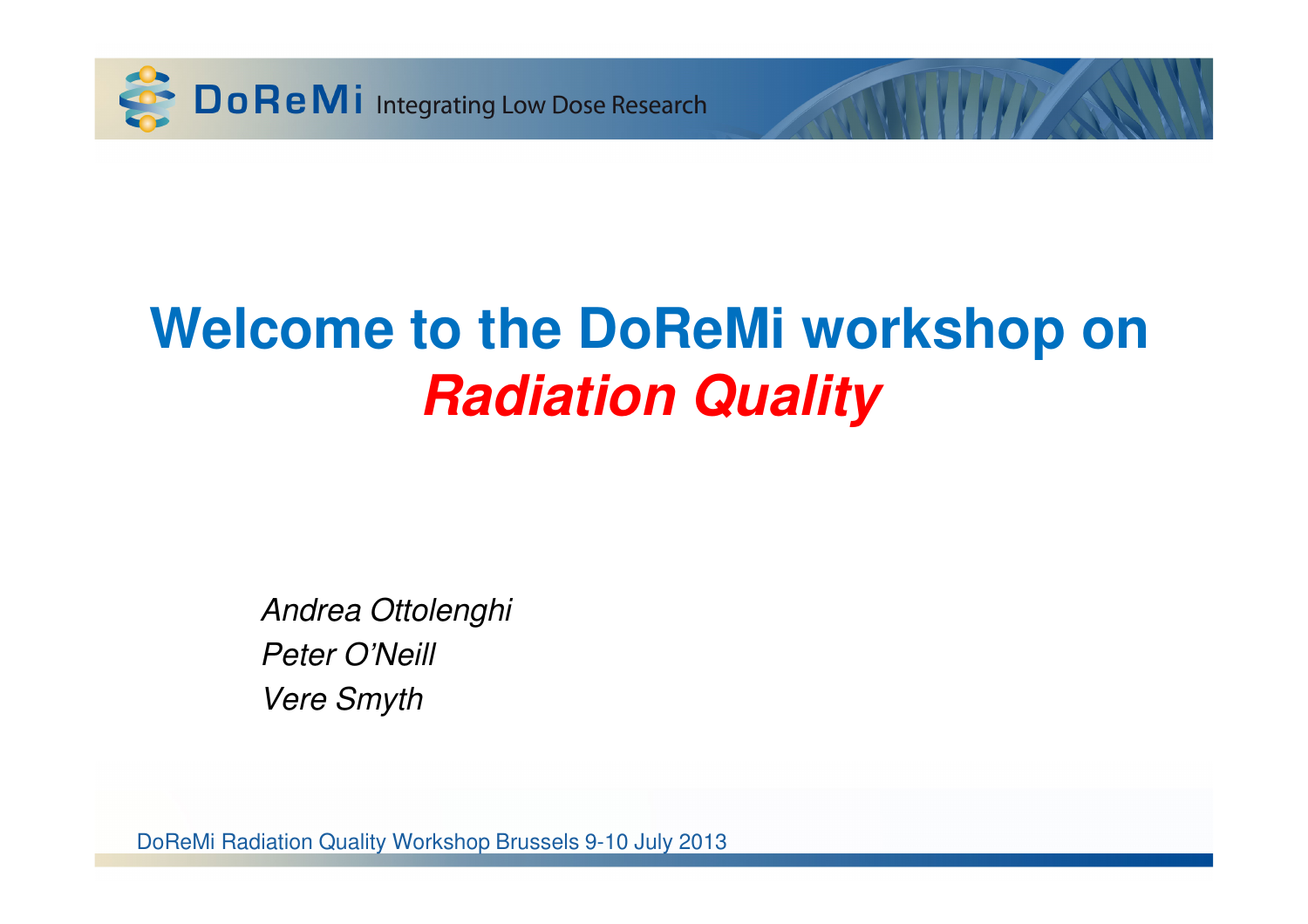



**Report of High Level and Expert Groupon European Low Dose Risk Research**January 2009



The HLEG Report analysed the state of European research into low-dose risks, and produced some far-reaching recommendations.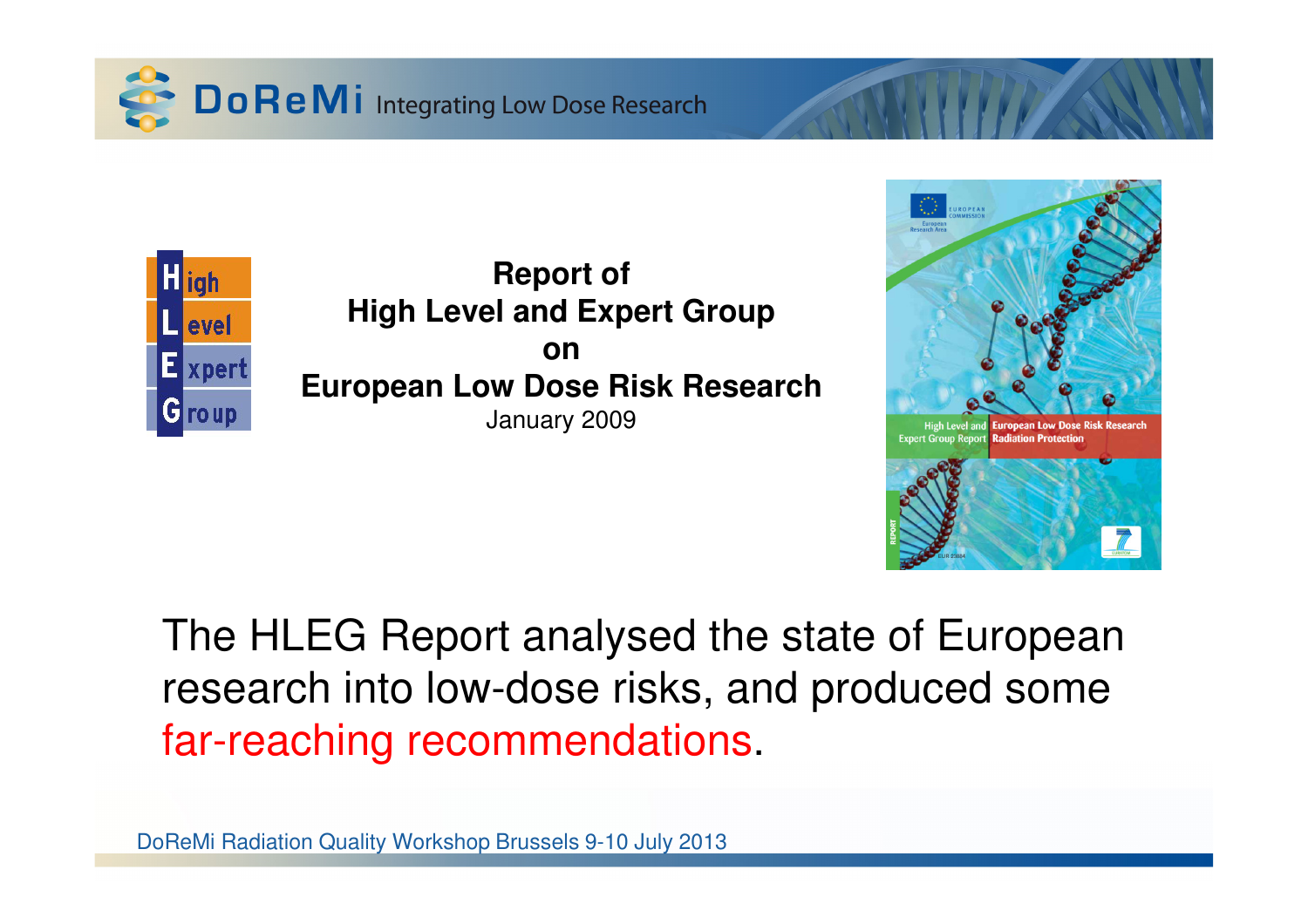

How robust is the system of radiation protection and risk assessment?

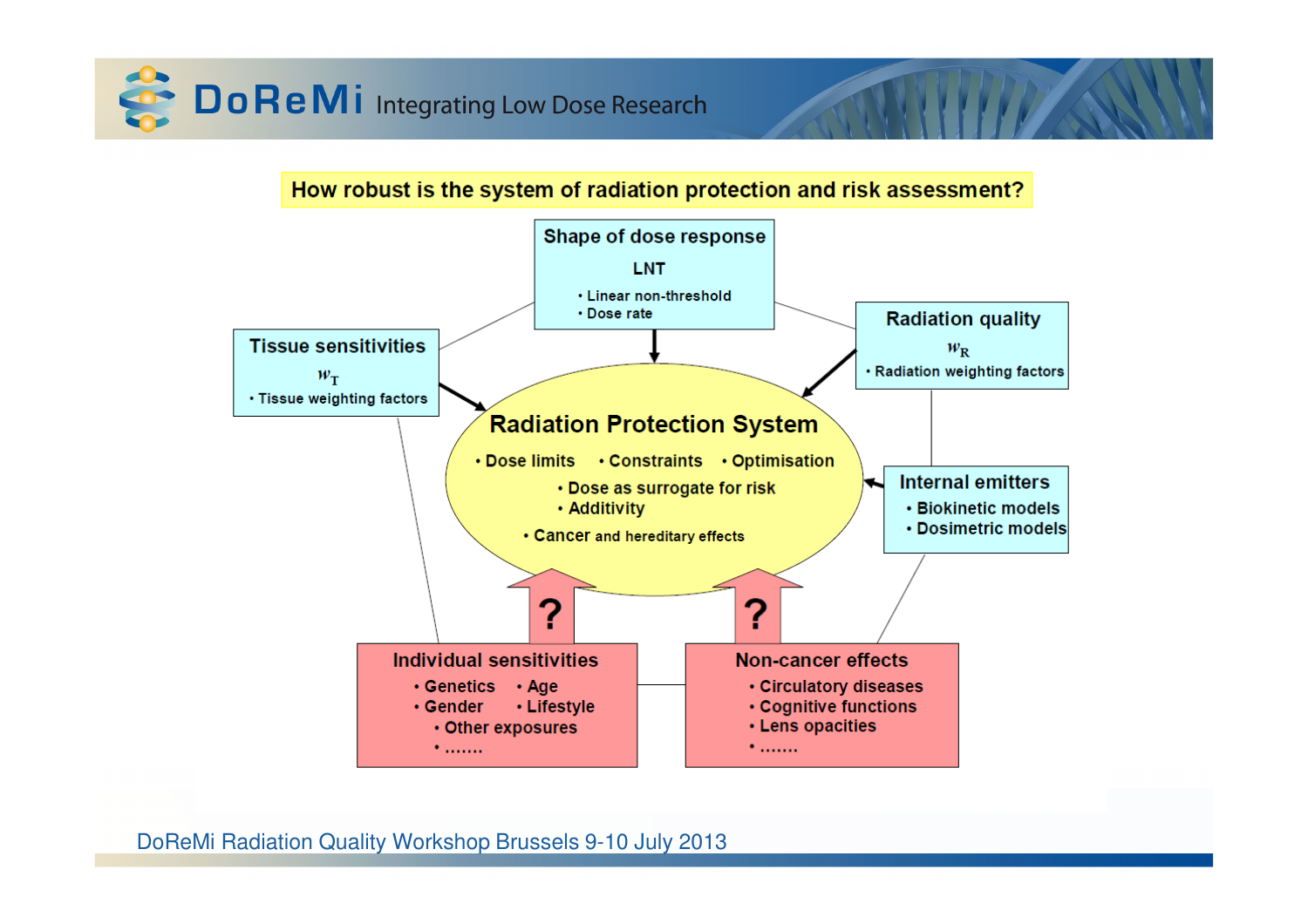

### **HLEG recommendations:**

**Key policy issues for ionising radiation risk management in a European context**

- •The shape of dose-response for cancer;
- •Tissue sensitivities for cancer induction;
- $\bullet$ Individual variability in cancer risk;
- $\bullet$ The effects of radiation quality (type);
- $\bullet$ Risks from internal radiation exposure;
- $\bullet$  Risks of, and dose response relationships for, non-cancer diseases and hereditary effects.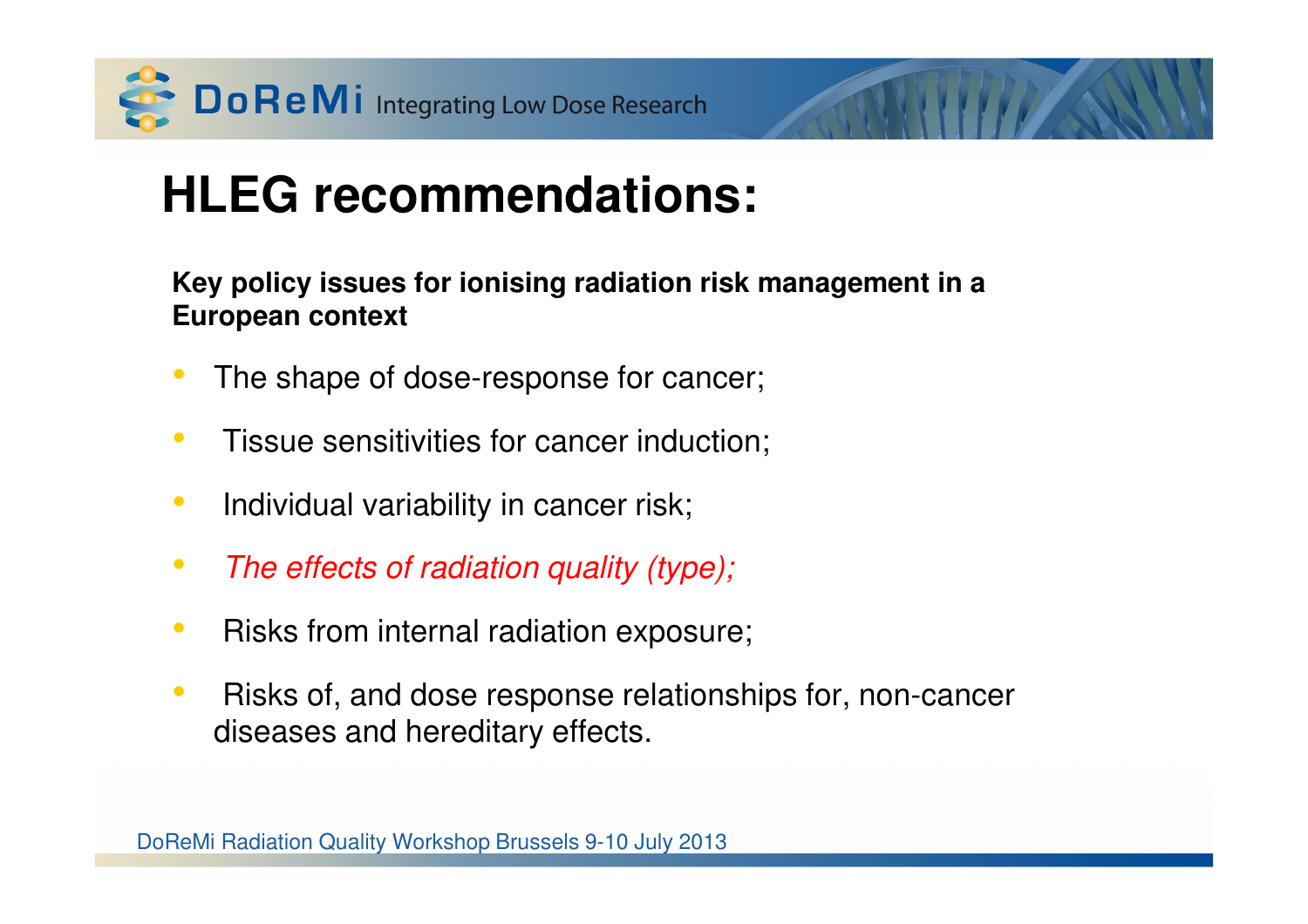

## The HLEG recommendations led to:

- MELODI Technology Platform
	- MUJITIQISCINIINAIV ELIIMAAAN LOM Multidisciplinary European Low-Dose Initiative
	- Continuously updated Strategic Research Agenda (SRA)
- • DoReMi
	- EC-funded FP7 Network of Excellence to get MELODI going
- OPERRA
	- FP7 project to set up an EC funding body for radiation protection research

>>>Generates RTD calls from SRA<<<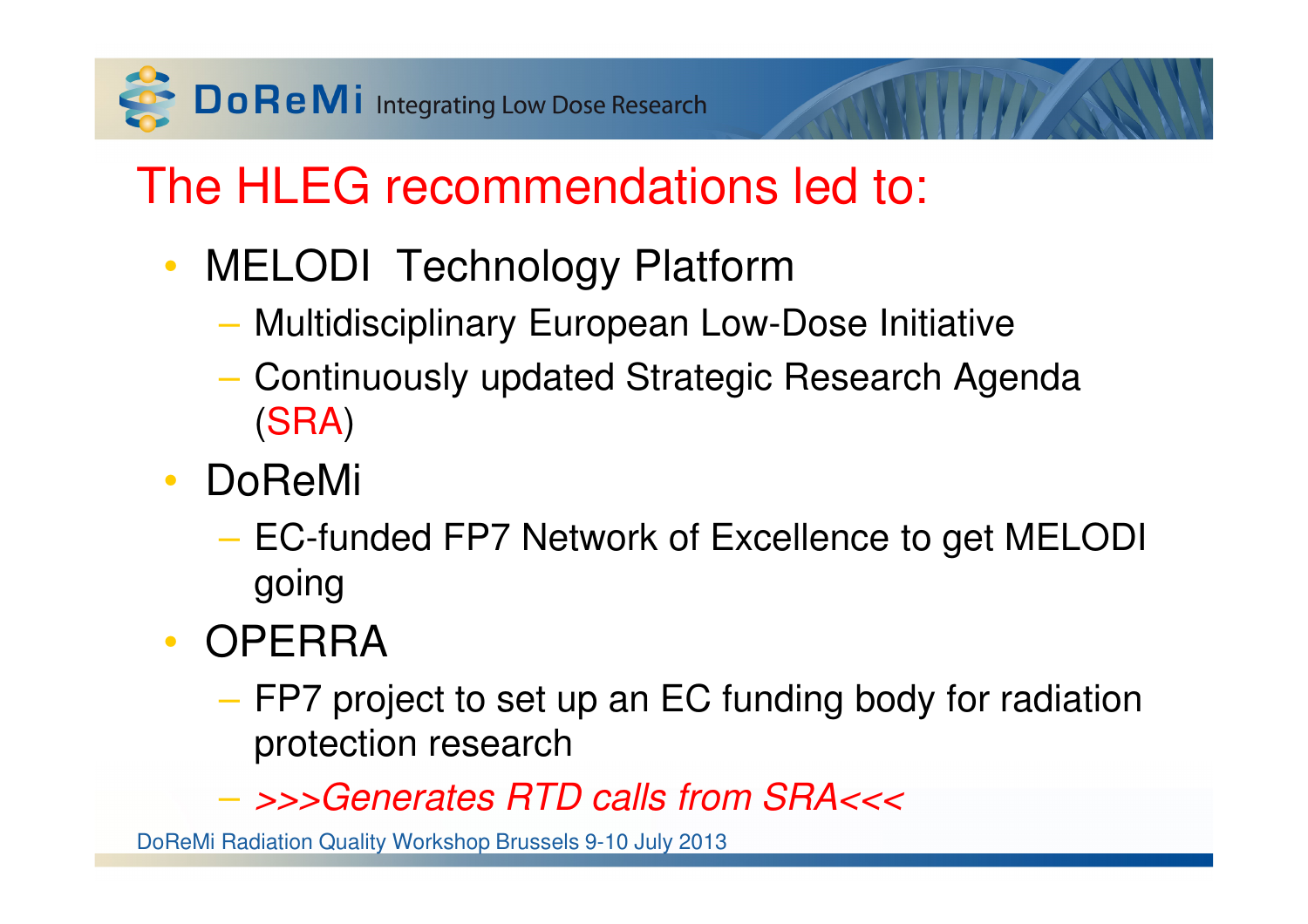

### **In DoReMi radiation quality is a "cross-cutting issue"**

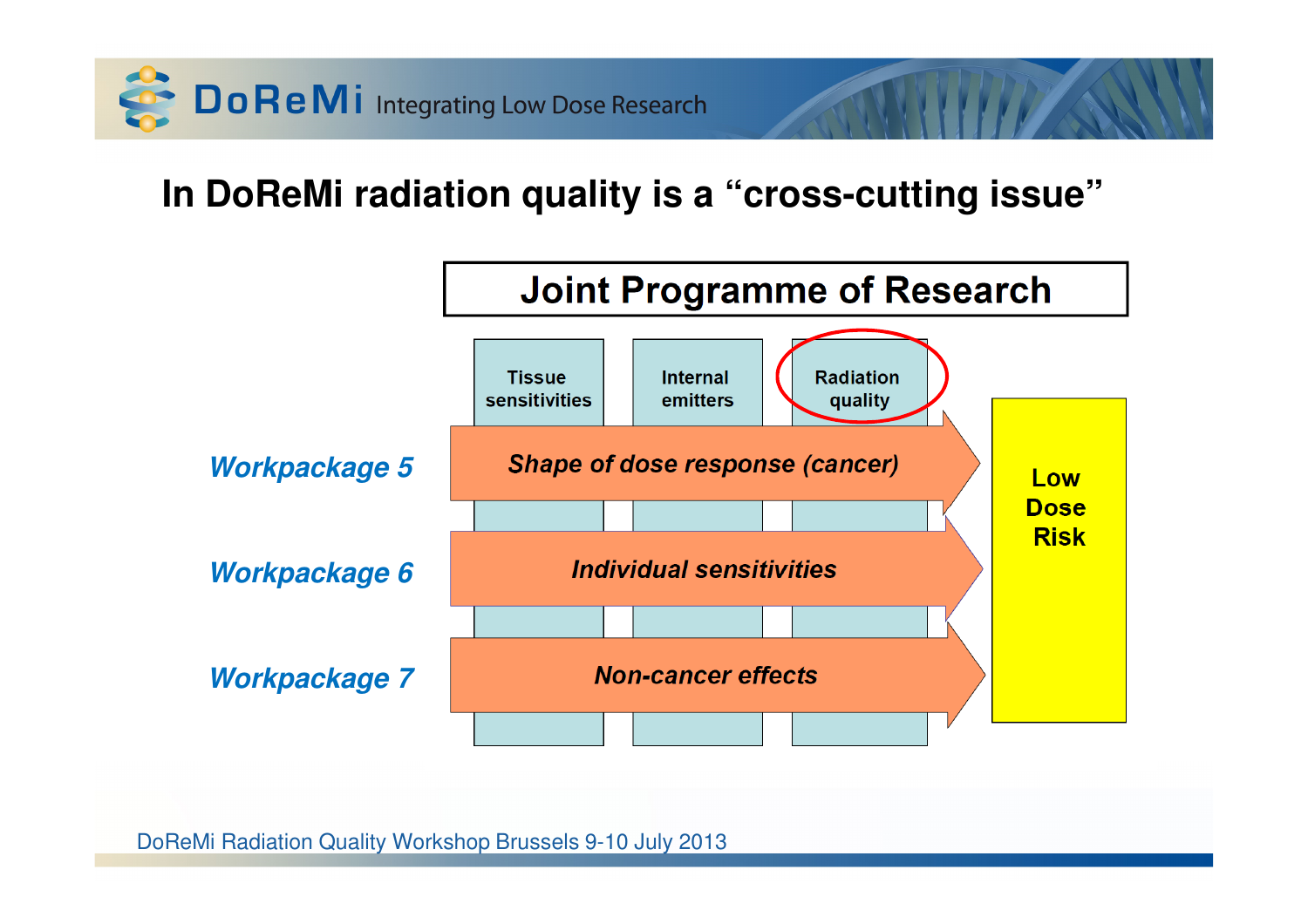

### **Aim of the workshop:**

- **To review how we are doing**
- **To think about what we should be doing**
- **To set priorities for new research**
- **To make recommendations for the MELODI SRA**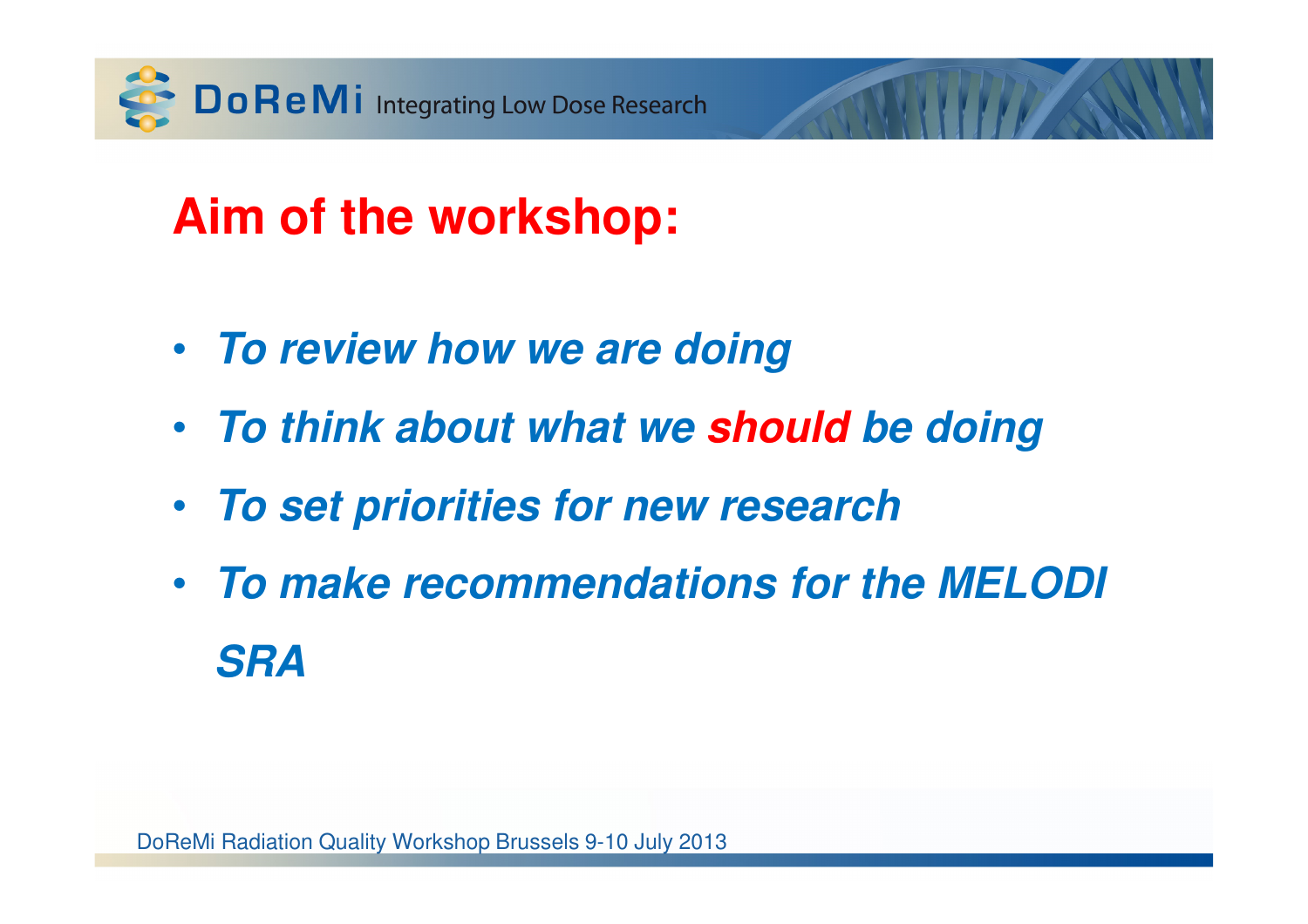

# Programme

#### **Session 1: What is radiation quality?**

- How does the current radiation protection system take it into account?
- What are the problems and the major questions which need to be addressed?

#### **Session 2: Review of the DoReMi research workpackages**

– Does each task take account of (or even admit) the possibility that the radiation effect in question *may depend on radiation quality* INDEPENDENTLY of quantity (dose).

#### **Session 3: "Horizon search".**

- What are we missing?
- What new science has come up leading to new possible lines of research?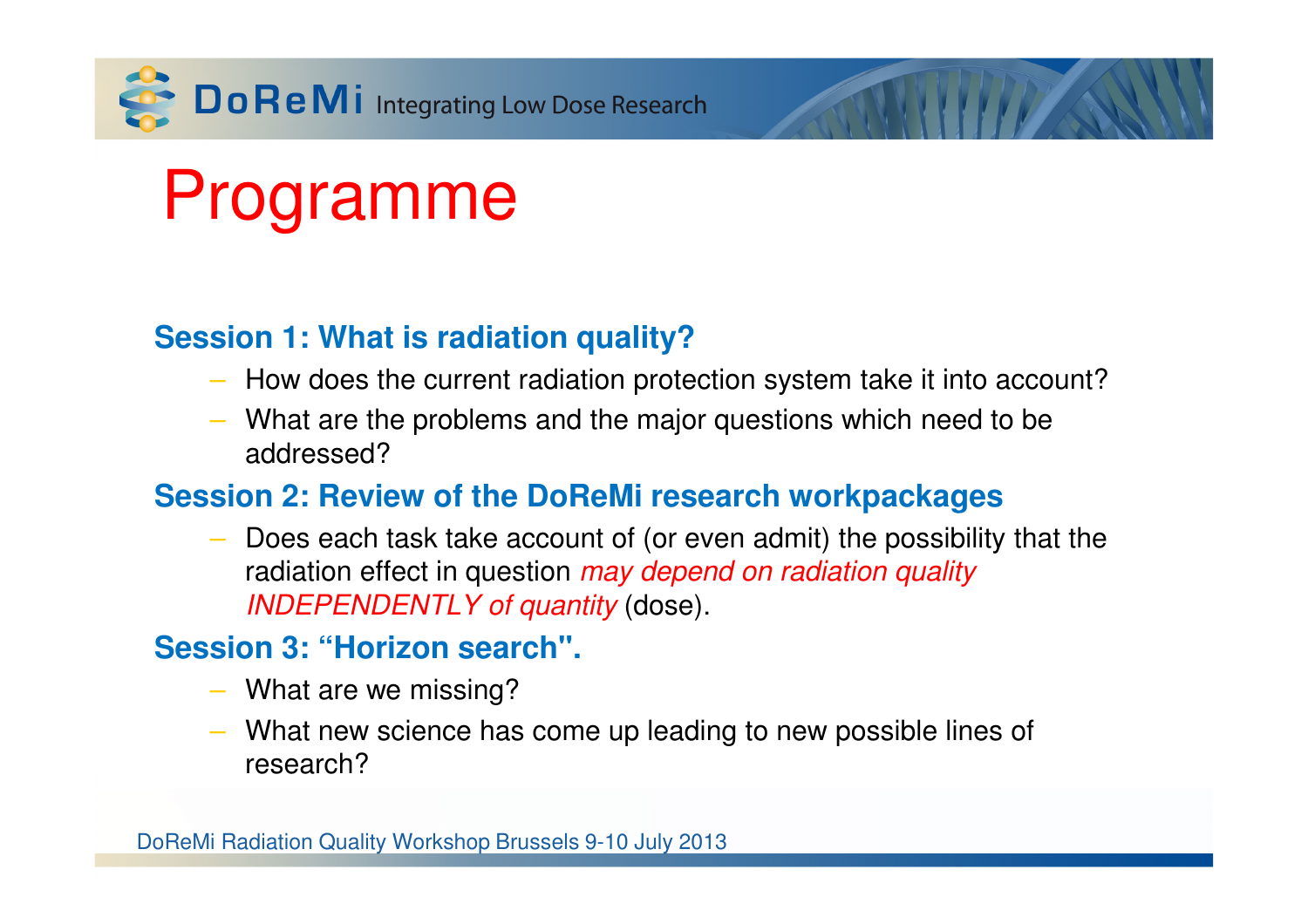

#### **Session 4: "Blue skies search"**

- What can the difference in response to different qualities tell us about fundamental biology (dynamic equilibrium following a perturbation, etc.)?
- It is up to you to think of new ideas.

#### **Session 5: Discussion**

- Brainstorming
- Priority setting

#### **Session 6: What to do?**

- Publication/s?
- New projects?
- Action list?